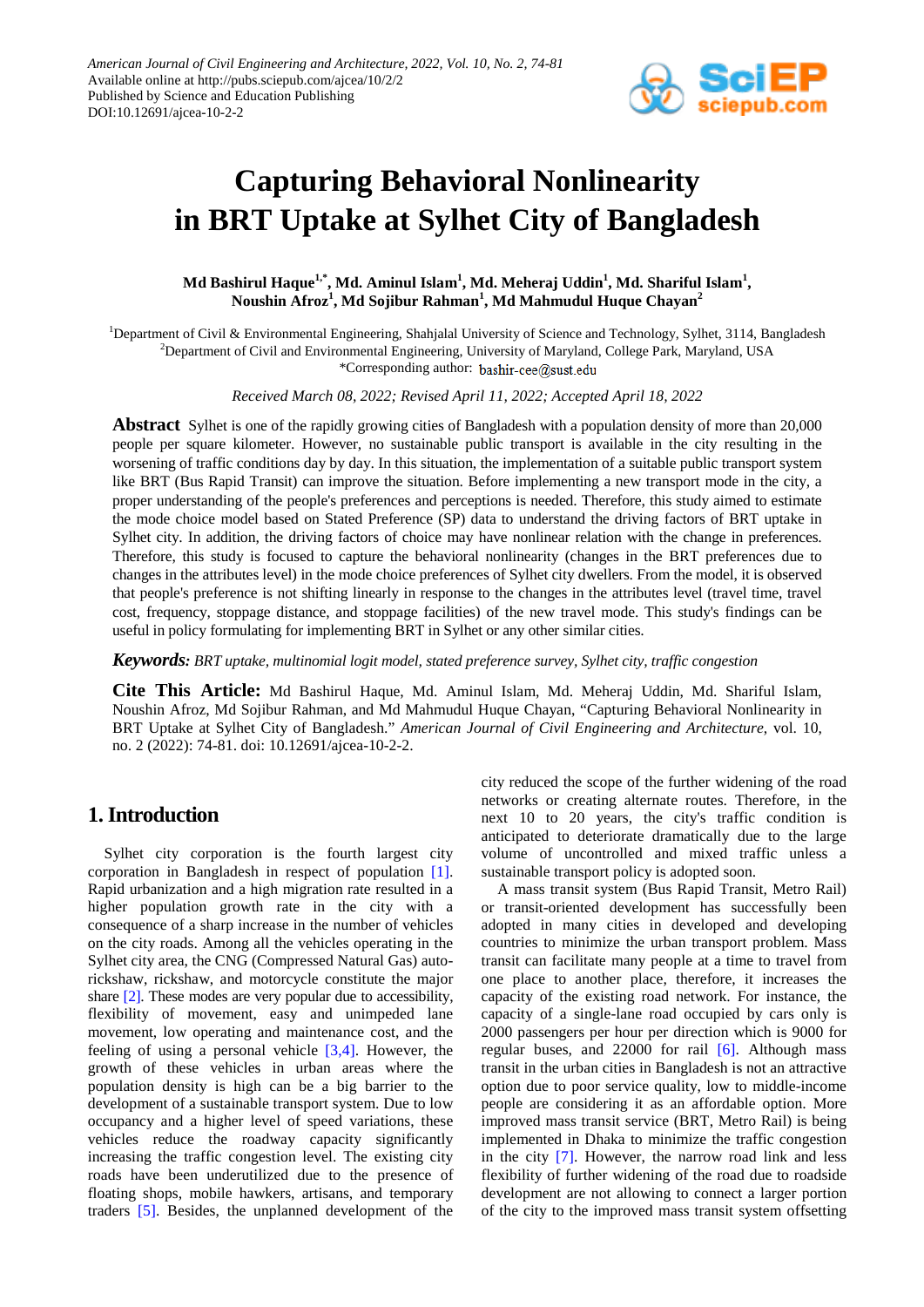the full benefit to achieve [\[8\].](#page-7-6) Although a few small buses are running on a few selected roads in Sylhet city, mass people are not considering them as a suitable option to choose from. A few studies have investigated travel demand and mode choice preferences in Sylhet city [\[9,10,11\].](#page-7-7) There are few studies that investigated BRT feasibility and developed a mode choice model for BRT preference in Dhaka city [\[12,13,14\].](#page-7-8) However, none of these studies have exclusively captured the behavioral nonlinearity in the mode choice preference in the case of Dhaka or Sylhet.

# **2. Materials and Methods**

## **2.1. Preliminary Survey**

A preliminary survey was carried out to investigate major attributes of different transportation mode uptake and to get an understanding of the upper and lower limits of attribute levels for SP survey design. A preliminary survey was conducted on 40 people (online survey). Based on the findings from the preliminary survey, eight attributes such as travel time, travel cost, frequency, stoppage, deck, comfort, stoppage facilities, and security were found most influential.

## **2.2. Stated Preference Survey Design**

Design of SP survey is required to capture the future choice preference for BRT. A choice experiment was used for the SP survey design. For the final survey, the level of each variable was determined based on the findings of the preliminary survey.

In the choice experiment, respondents select an ideal mode from hypothetical choice scenarios based on their socio-demographic condition. The partial factorial method was used to develop the choice set of these attributes in statistical software "SPSS". The choice scenarios presented to the respondents comprised of BRT, CNG auto-rickshaw, and other modes. The stated preference survey was conducted on 348 respondents and each respondent was asked for three different scenarios. Therefore, the total number of observations was 1044. Details are presented in [Table 1.](#page-1-0)

## **2.3. Hypothesis of Attributes**

Hypotheses regarding different attributes from the preliminary survey that may have a substantial impact on city transportation mode choice are described in [Table](#page-2-0) 2.

#### **Table 1. BRT Attributes and their Levels**

<span id="page-1-0"></span>

|                    | Level of attributes of alternate travel modes     |                      |             |  |
|--------------------|---------------------------------------------------|----------------------|-------------|--|
| Attributes         | In BRT                                            | In CNG auto-rickshaw | In Others   |  |
|                    | 30% less price than the current CNG auto-rickshaw | 40% more than now    |             |  |
|                    | 15% less price than the current CNG auto-rickshaw | 30% more than now    |             |  |
| <b>Travel</b> cost | Same price as current CNG auto-rickshaw           | 20% more than now    | Same as now |  |
|                    | 15% more price than the current CNG auto-rickshaw |                      |             |  |
|                    | 30% more price than the current CNG auto-rickshaw | Same as now          |             |  |
|                    | Same as now                                       | 20% more than now    |             |  |
| Travel time        | 10% less time than the current CNG auto-rickshaw  | 10% more than now    |             |  |
|                    | 20% less time than the current CNG auto-rickshaw  | Same as now          | Same as now |  |
|                    | 30% less time than the current CNG auto-rickshaw  |                      |             |  |
|                    | Every 5 minutes                                   | 20% less than now    |             |  |
|                    | Every 10 minutes                                  | 30% less than now    | Same as now |  |
| Frequency          | Every 15 minutes                                  | 40% less than now    |             |  |
|                    | Every 20 minutes                                  | Same as now          |             |  |
|                    | Every 0.5 km                                      |                      |             |  |
| Stoppage           | Every 1 km                                        | Same as now          | Same as now |  |
|                    | Every 1.5 km                                      |                      |             |  |
| Deck of BRT        | Single-decker                                     |                      |             |  |
|                    | Double-decker                                     | Same as now          | Same as now |  |
| A.C facility       | Yes                                               | Same as now          | Same as now |  |
|                    | N <sub>0</sub>                                    |                      |             |  |
|                    | Shed facility with timetable display              |                      |             |  |
| Stoppage facility  | Shed facility without timetable display           | Same as now          | Same as now |  |
|                    | No shed & no timetable display                    |                      |             |  |
| Security camera    | No security cameras in BRT                        | Same as now          | Same as now |  |
|                    | Security cameras in BRT                           |                      |             |  |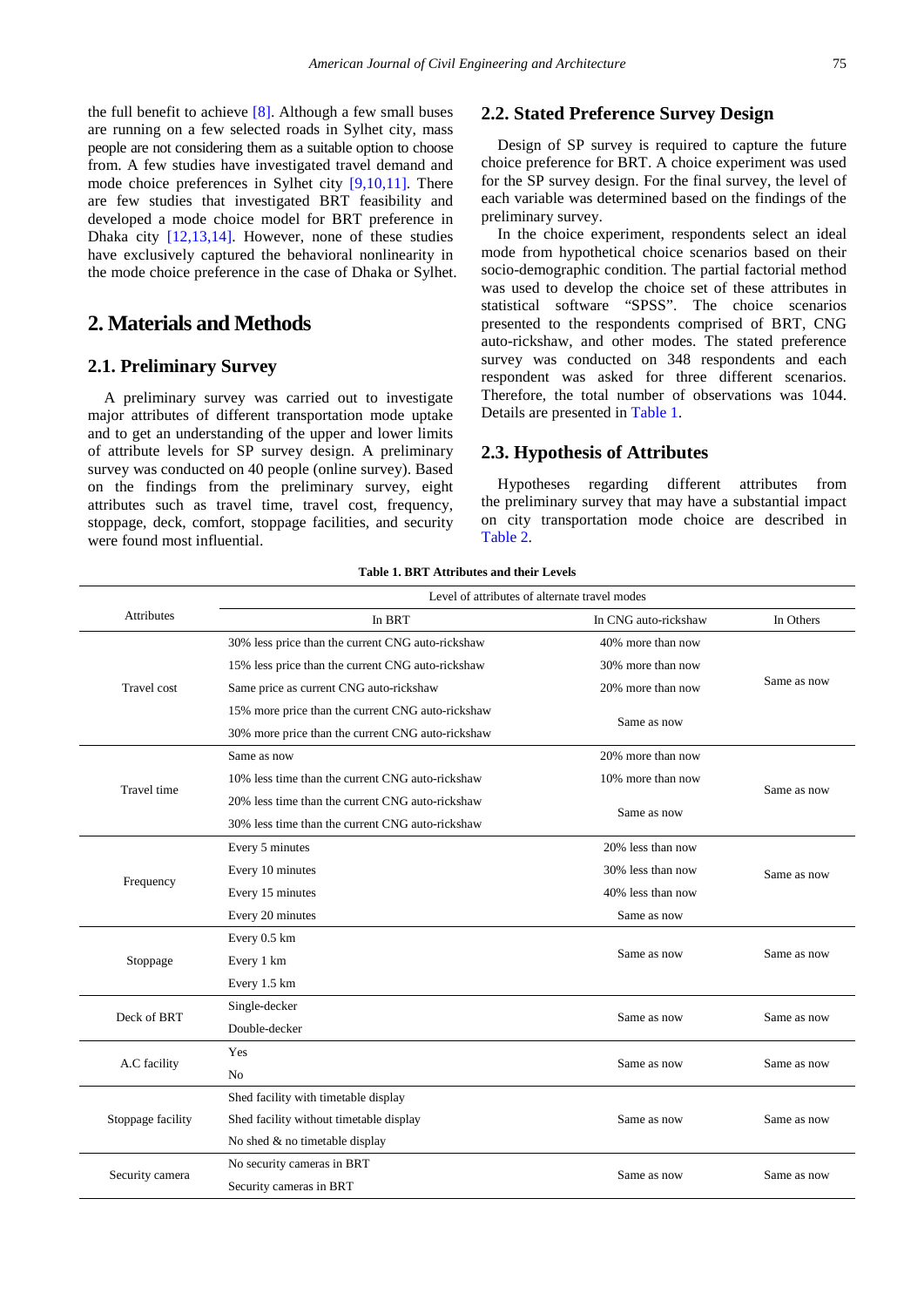**Table 2. Hypothesis of mode choice attributes**

<span id="page-2-0"></span>

| <b>Attributes</b>         | Hypothesis                                                                                                                                                                                                                                                                       |
|---------------------------|----------------------------------------------------------------------------------------------------------------------------------------------------------------------------------------------------------------------------------------------------------------------------------|
| <b>Travel</b> cost        | Depending on the mode characteristics, travel cost sensitivity may vary. An increase in travel cost for a particular type of<br>vehicle may reduce the mode's utility.                                                                                                           |
| Travel time               | Travel time can be different for different modes of transport. An increase in the travel time is likely to decrease the utility<br>of that specific mode.                                                                                                                        |
| Frequency                 | The frequency of the vehicles also affects mode choice behavior. The utility of any vehicle should decrease as the<br>frequency of that vehicle decreases.                                                                                                                       |
| Stoppage                  | Passengers may have a strong desire to ride a vehicle if it stops frequently, but too many stops increase the travel time,<br>which is undesirable.                                                                                                                              |
| Deck type                 | A double-decker bus can accommodate more people than a single-decker bus. Young people may be more interested in the<br>double-decker. However, elderly people may not be interested in riding the bus on the upper floor.                                                       |
| Air conditioning facility | People prefer to travel in air-conditioned vehicles. However, comfort may not be a major consideration for a short trip.                                                                                                                                                         |
| Stoppage facility         | People may choose a shed with a timetable display facility over a shed without a timetable display. Because a timetable<br>display will show BRT's waiting period in real-time. But the preference of shed (with or without timetable) might be more<br>than of not having shed. |
| Security camera facility  | People might have an interest in a CCTV surveillance system.                                                                                                                                                                                                                     |
| Vehicle ownership         | Passengers who drive their own car or ride motorcycles may not be interested in taking public transportation such as the<br>BRT or CNG auto-rickshaw.                                                                                                                            |

## **2.4. Model Estimation Technique**

In the beginning, a preliminary survey is conducted on the city dwellers to know their perception and desire for mass transit along with their sociodemographic characteristics. Based on the findings from the preliminary survey, a detailed questionnaire survey is conducted where respondents have been presented with new public transport facilities with a better level of services along with the existing travel options. People express whether they will accept the new service, or they will stay with their current preferences even though better public transport is available.

The collected data from the final survey is analyzed using standard statistical tools (e.g. descriptive analysis). The preferences of the respondents regarding their daily travel mode are investigated using the Discrete Choice Modelling technique (DCM). DCM is a widely used tool to analyze consumer choices in which the available options are discrete in nature and mutually exclusive. Multinomial logit (MNL) model from the family of DCM is estimated to estimate the parameters that influence the choice of travel mode including BRT. The basic mathematical formulation of discrete choice analysis is presented below

The utility of an individual *n (n=1…N)* for mode *i*   $(i=1...I)$  can be expressed as  $(1)$ 

$$
U_{ni} = V_{ni} + \varepsilon_{ni} = \alpha_{ni} + \beta_{ni} x_{ni} + \varepsilon_{ni}
$$
 (1)

Where  $\alpha$  is the constant,  $\beta$  is the estimated parameters,  $x_{ni}$ are observed variables and  $\varepsilon_n$  is the error term. If the error term is considered independently and identically distributed extreme value, the probability of individual *n* choosing alternative *i* can be presented as follows:

$$
P_{ni}(\beta) = \frac{\exp(V_{ni})}{\sum_{i=1}^{j} \exp(V_{nj})}
$$
 (2)

The corresponding log-likelihood function of the model for all the observations is as follows:

$$
LL(\beta) = \sum_{n=1}^{N} \sum_{i=1}^{I} y_{ni} \ln(P_{ni}(\beta))
$$
 (3)

Where,  $y_{ni} = 1$  if individual *n* chose zone *i* and  $y_{ni} = 0$  for all other unchosen alternatives. The maximization of this *LL* function yields the maximum likelihood estimates for model parameters.

# **3. Results**

# **3.1. Descriptive Statistics**

The descriptive analysis of the respondents from the final survey is presented in [Table 3.](#page-3-0) The majority of respondents in the survey were male and most of the respondent's ages lie between 20 to 49 years. Low-income and middle-income respondents were found significant compared to high-income respondents. In the case of travel mode choice, CNG auto-rickshaws were the most popular mode of transportation in Sylhet, but motorcycles and private cars were also popular among those who own a vehicle. A significant number of users were found dissatisfied with the current system of transportation.

[Table 4](#page-3-1) depicts that private car users prefer comfortable rides with less travel time and better security. Motorcycle users are inclined to have less travel time, comfortable rides, and less cost. The users of CNG auto-rickshaw prefer shared mode because of low travel cost, less travel time, and higher availability. Rickshaw users are concerned about comfort facilities, security, and higher availability. Individuals interested in walking are concerned about not paying any cost as well as other reasons (e.g. less travel distance, physical exercise).

In [Table 5](#page-3-2) respondent's current mode is provided based on socio-demographic characteristics. As CNG autorickshaw is the primary public transport system in Sylhet city, most female respondents use CNG auto-rickshaw as their primary mode. Males, on the other hand, prefer to travel in CNG auto-rickshaws, cars, and motorcycles. Females are not interested in driving motorcycle because of the social aspects. CNG auto-rickshaw is the main public transport system in Sylhet city with high frequency and ease of accessibility. Therefore, low-income people are more attracted by CNG auto-rickshaws than other modes. High-income people are attracted by private cars and they are not attracted by CNG auto-rickshaw due to being less comfortable and for security purposes. Middleincome male people have a higher tendency to use motorcycle than public transport. Rickshaws are pretty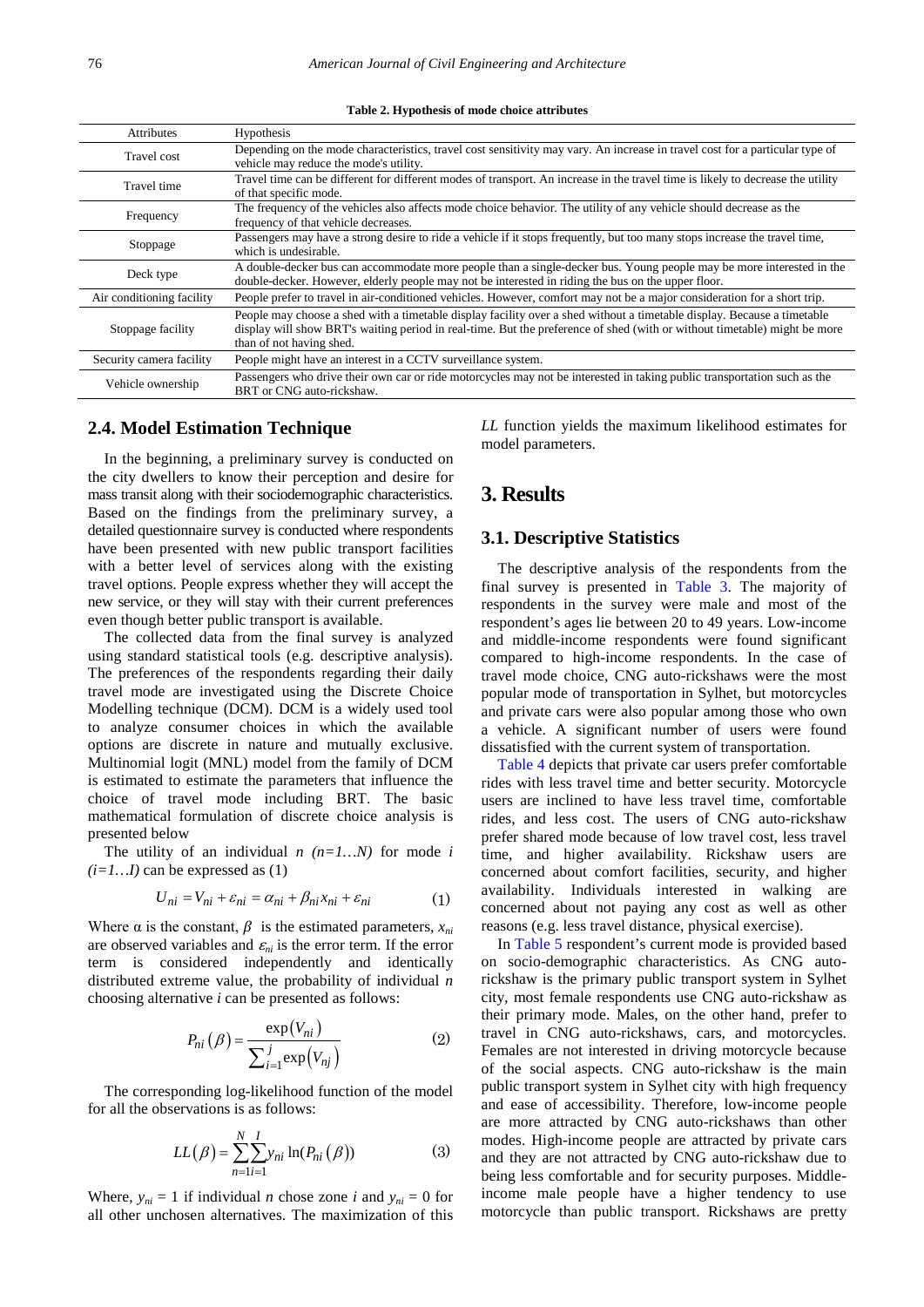widely used by individuals of all social strata. Most unmarried respondents have been using CNG autorickshaw as their primary mode, while married people

mostly use Private Cars, Motorcycle, and CNG autorickshaw equally. Since unmarried respondents are younger and have low incomes, they don't use private cars.

| Table 3. Sociodemographic Characteristics of the Respondents in the Final Survey |  |  |  |
|----------------------------------------------------------------------------------|--|--|--|
|                                                                                  |  |  |  |

<span id="page-3-0"></span>

| Characteristics     | Distribution (%) |
|---------------------|------------------|
| Gender              |                  |
| Male                | 71               |
| Female              | 29               |
| Age (years)         |                  |
| $<$ 19              | $\overline{4}$   |
| $20 - 29$           | 29               |
| 30-39               | $30\,$           |
| 40-49               | 23               |
| 50-59               | 12               |
| $>60$               | $\mathbf{2}$     |
| Education           |                  |
| Primary             | 4                |
| Secondary           | 16               |
| Higher Secondary    | 20               |
| Graduate            | 29               |
| Post Graduate       | 31               |
| Income              |                  |
| $<$ 20000 BDT       | 37               |
| 20000-40000 BDT     | 27               |
| 40000-60000 BDT     | 14               |
| 60000-80000 BDT     | $\overline{7}$   |
| 80000-100000 BDT    | 9                |
| $>100000$ BDT       | 6                |
| Current travel mode |                  |
| Rickshaw            | 13               |
| CNG auto-rickshaw   | 33               |
| Private Car         | 19               |
| Motorcycle          | 22               |
| Walking             | 10               |
| Others              | 3                |

#### **Table 4. Respondent's Reasons for Choosing Different Modes**

<span id="page-3-1"></span>

| Mode              | <b>Reasons</b>                                                                                                                                   |
|-------------------|--------------------------------------------------------------------------------------------------------------------------------------------------|
| Private Car       | Comfort (43%), Less time (26%), Availability (5%), No alternate mode (3%), Security (20%), Others (3%)                                           |
| Motorcycle        | Less time (26%), Comfort (21%), Less cost (17%), Availability (11%), Frequent (6%), No alternate mode (2%), Security<br>$(9\%)$ , Others $(8\%)$ |
| CNG auto-rickshaw | Less time (27%), Less cost (25%), Availability (19%), Frequent (11%), Comfort (7%), No alternate mode (8%), Security<br>$(2\%)$ . Others $(1\%)$ |
| Rickshaw          | Comfort (24%), Security (21%), Availability (18%), Less time (5%), Less cost (14%), Frequent (8%), No alternate mode<br>$(5\%)$ , Others $(5\%)$ |
| Walking           | No cost (27%), Less time (8%), Comfort (3%), Security (3%), Others (59%)                                                                         |

#### **Table 5. Connection of Current Mode of Transport with Socio-demographic Characteristics**

<span id="page-3-2"></span>

| Sociodemographic | Levels       | Choice of different modes (%) |            |             |          |            |         |
|------------------|--------------|-------------------------------|------------|-------------|----------|------------|---------|
| characteristics  |              | CNG auto-rickshaw             | Motorcycle | Private car | Rickshaw | <b>Bus</b> | Walking |
| Gender           | Male         | 25.5                          | 29.5       | 22.3        | 7.3      | 2.4        | 13      |
|                  | Female       | 51.4                          | ◠          | 12.9        | 27.7     | 3          | 3       |
|                  | $<$ 20000    | 52.4                          | 14.3       | 1.6         | 17.5     | 2.4        | 11.9    |
|                  | 20000-40000  | 34                            | 24.5       | 5.3         | 16       | 2.1        | 18.1    |
|                  | 40000-60000  | 30.6                          | 44.9       | 8.2         | 10.2     |            | 6.1     |
| Income (BDT)     | 60000-80000  |                               | 20         | 72          | 8        |            |         |
|                  | 80000-100000 | 6.3                           | 12.5       | 71.9        | 6.2      | 3.1        | ٠       |
|                  | 100000<      |                               | 13.7       | 72.7        | ۰        | 13.6       | ٠       |
|                  | Married      | 25.6                          | 24.4       | 26.8        | 12.4     | 2          | 8.8     |
| Marital status   | Unmarried    | 52                            | 14.3       |             | 15.3     | 4.1        | 13.3    |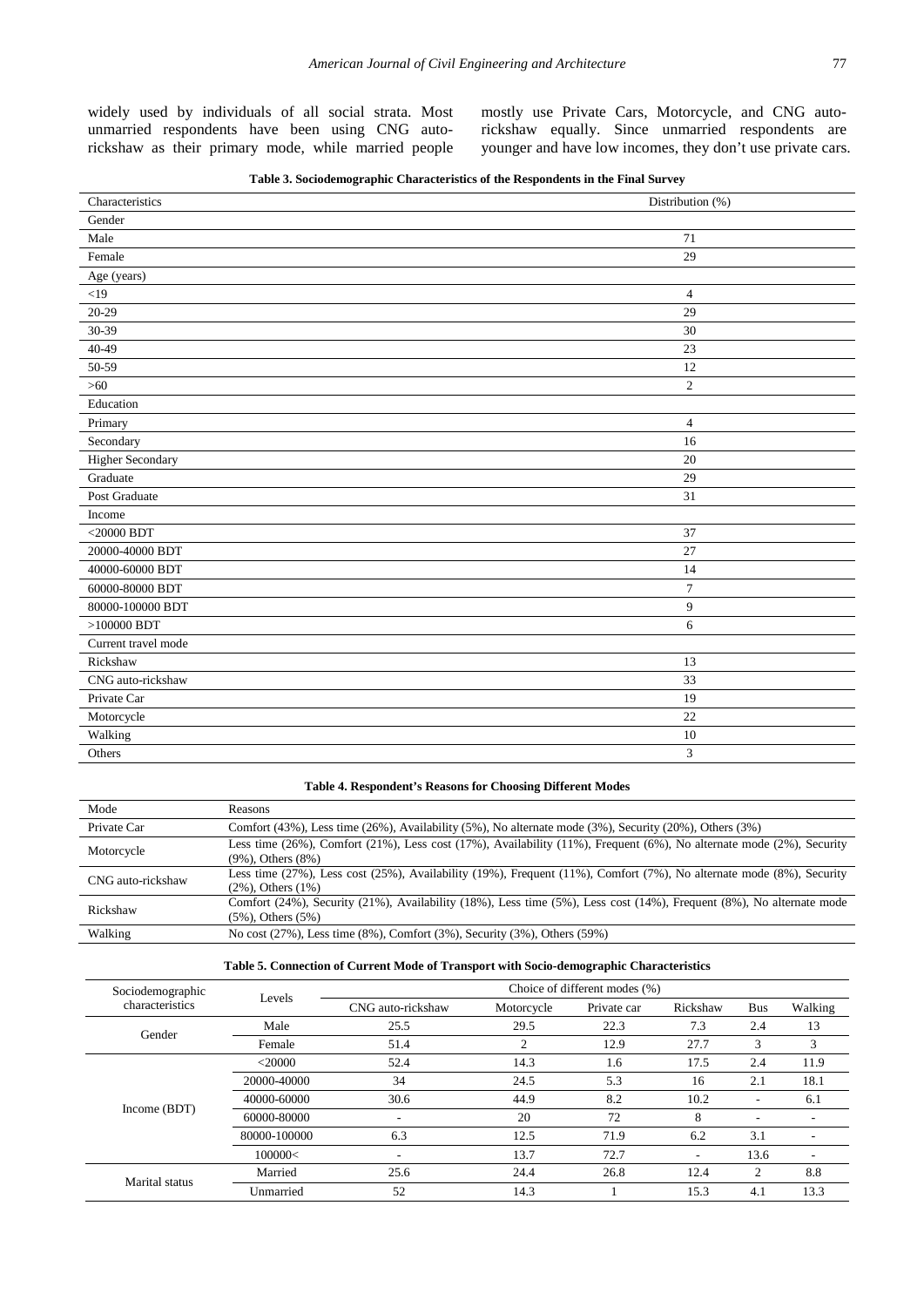## **3.2. Model Outputs**

Discrete choice analysis has been used to develop the mode choice model. Three alternative modes (BRT, CNG auto-rickshaw, and others) have been considered. In the model, mode-specific attributes (travel cost, travel time, frequency, stoppage, deck type, air conditioning facility, stoppage facility, and security camera facility) are used as the independent variable. The socio-economic characteristics of the respondents are used as an interaction with the explanatory variables. Alternate specific constant (ASC) of the BRT, and others have been measured assuming CNG auto-rickshaw as the base. "RStudio" was used for estimation of the model

#### **3.2.1. Testing Linear Relationship of the Explanatory Variables with the Choices**

In this model, it is assumed that the change in people's sensitivity to the change in the attributes (travel time, travel cost, frequency, and stoppage distance) of the alternatives is linear. Therefore, these attributes are tested as linear continuous variables. The followings are the utility functions of the alternatives:

$$
U_{BRT} = ASC_{brt} + \beta_{tt\_b} * (BRT\ travel\ time)
$$
  
+  $\beta_{tc\_b} * (BRT\ travel\ cost) + \beta_{fr\_b} * (BRT\ frequency)$   
+  $\beta_{stp\_b} * (BRT\ stoppage) + \beta_{dk\_b} * (Single\ deckF\ BRT)$   
+  $\beta_{ac\_b} * (BRT\ with\ Air\ conditioning\ facility)$   
+  $\beta_{sm1\_b*} (Shed\ facility\ with\ timetable\ display)$   
+  $\beta_{sm2\_b} * (Shed\ facility\ without\ timetable\ display)$   
+  $\beta_{scrt\_b} * (BRT\ with\ Security\ camera)$ 

+ $\beta_{v\_b}$  \* (vehicle owner)

$$
U_{CNG \, auto-rickshaw}
$$
  
=  $\beta_{tt\_c} * (CNG \, auto-rickshaw \, travel \, time)$   
+  $\beta tc\_c * (CNG \, auto-rickshaw \, travel \, cost)$   
+  $\beta fr\_c * (CNG \, auto-rickshaw \, frequency)$   
+  $\beta v\_c * (velicle \, owner)$   
+  $\beta_{inc} * (income \, less \, than \, 20 \, thousand \, BDT)$ 

 $U_{OTHERS} = ASC_{OTHERS}$ 

In [Table 6](#page-4-0) the estimated model parameters are presented. The estimated coefficients indicate that BRT is the most preferred mode if all else is equal. Coefficients of travel cost and travel time for BRT have given negative signs as expected. BRT travel cost, BRT frequency, BRT stoppage can be considered significant as its *t-*statistic is greater than 1.96 at 95% confidence level and travel time is greater than 1.65 at 90% confidence level. Increased travel costs, travel time, frequency, stoppage would decrease the utility of each mode individually.

Although the CNG auto-rickshaw travel time coefficient is negative, it is insignificant. This is because the CNG auto-rickshaw is the cheapest and most widely used mode of transportation in Sylhet city. Due to the lack of public transportation in Sylhet city, people do not have any other cheap mode available. Passengers who use CNG auto-rickshaw belong to the low-income category and most likely do not possess a car or motorcycle. Also, the travel time of the rickshaw is much higher than the CNG auto-rickshaw. As a result, increased travel time will not encourage them to switch from CNG auto-rickshaw to another mode. The model also revealed that the deck type isn't a huge factor for BRT uptake. Because the bottom floor of BRT can be used by any group of people if it is not entirely occupied.

| Table 6. Model Results with Linear Estimates of the Explanatory Variables |  |  |  |
|---------------------------------------------------------------------------|--|--|--|
|---------------------------------------------------------------------------|--|--|--|

<span id="page-4-0"></span>

| Type of variables           | Parameters                                                         | <b>Estimated Values</b> | t-statistics |
|-----------------------------|--------------------------------------------------------------------|-------------------------|--------------|
| Constants                   | ASC <sub>BRT</sub>                                                 | 3.5193                  | 7.69         |
|                             | $\rm{ASC}_{\rm{OTHERS}}$                                           | $-1.5641$               | $-5.28$      |
|                             | $\operatorname{ASC}_{\textnormal{CNG auto-rickshaw}}$              | Base                    | N/A          |
|                             | Travel time $(\beta_{tt_b})$                                       | $-0.0124$               | $-1.83$      |
|                             | Travel cost $(\beta_{tc_b})$                                       | $-0.022$                | $-6.17$      |
|                             | Frequency $(\beta_{fr_b})$                                         | $-0.1348$               | $-9.3$       |
|                             | Stoppage $(\beta_{\text{stp\_b}})$                                 | $-2.0182$               | $-10.54$     |
| <b>BRT</b>                  | Single decker $(\beta_{dk_b})$                                     | $-0.0065$               | $-0.04$      |
|                             | Air conditioning facility ( $\beta_{ac_b}$ )                       | $-0.1192$               | $-0.75$      |
|                             | Shed facility with timetable display $(\beta_{\text{stnl_b}})$     | 0.4994                  | 2.79         |
|                             | Shed facility without timetable display ( $\beta_{\text{sm2_b}}$ ) | 0.2609                  | 1.46         |
|                             | Security camera ( $\beta_{\text{scrt\_b}}$ )                       | 0.0727                  | 0.46         |
|                             | Vehicle owner $(\beta_{v_b})$                                      | $-2.1705$               | $-11.85$     |
|                             | Travel time $(\beta_{tt_c})$                                       | $-0.0045$               | $-0.39$      |
|                             | Travel cost $(\beta_{tc_c})$                                       | $-0.0335$               | $-5.08$      |
| CNG auto-rickshaw           | Frequency $(\beta_{fr\_c})$                                        | 0.0115                  | 1.72         |
|                             | Vehicle owner $(\beta_{v_c})$                                      | $-3.5904$               | $-11.75$     |
|                             | Income less than 20 thousand BDT $(\beta_{inc})$                   | 0.4517                  | 2.29         |
| Goodness of fit parameters  |                                                                    |                         |              |
| No. of estimated parameters |                                                                    | 17                      |              |
| No. of observation          |                                                                    | 1044                    |              |
| Initial log-likelihood      |                                                                    | $-1146.95$              |              |
| Final log-likelihood        |                                                                    | $-746.08$               |              |
| <b>Adjusted Rho-Square</b>  |                                                                    | 0.349                   |              |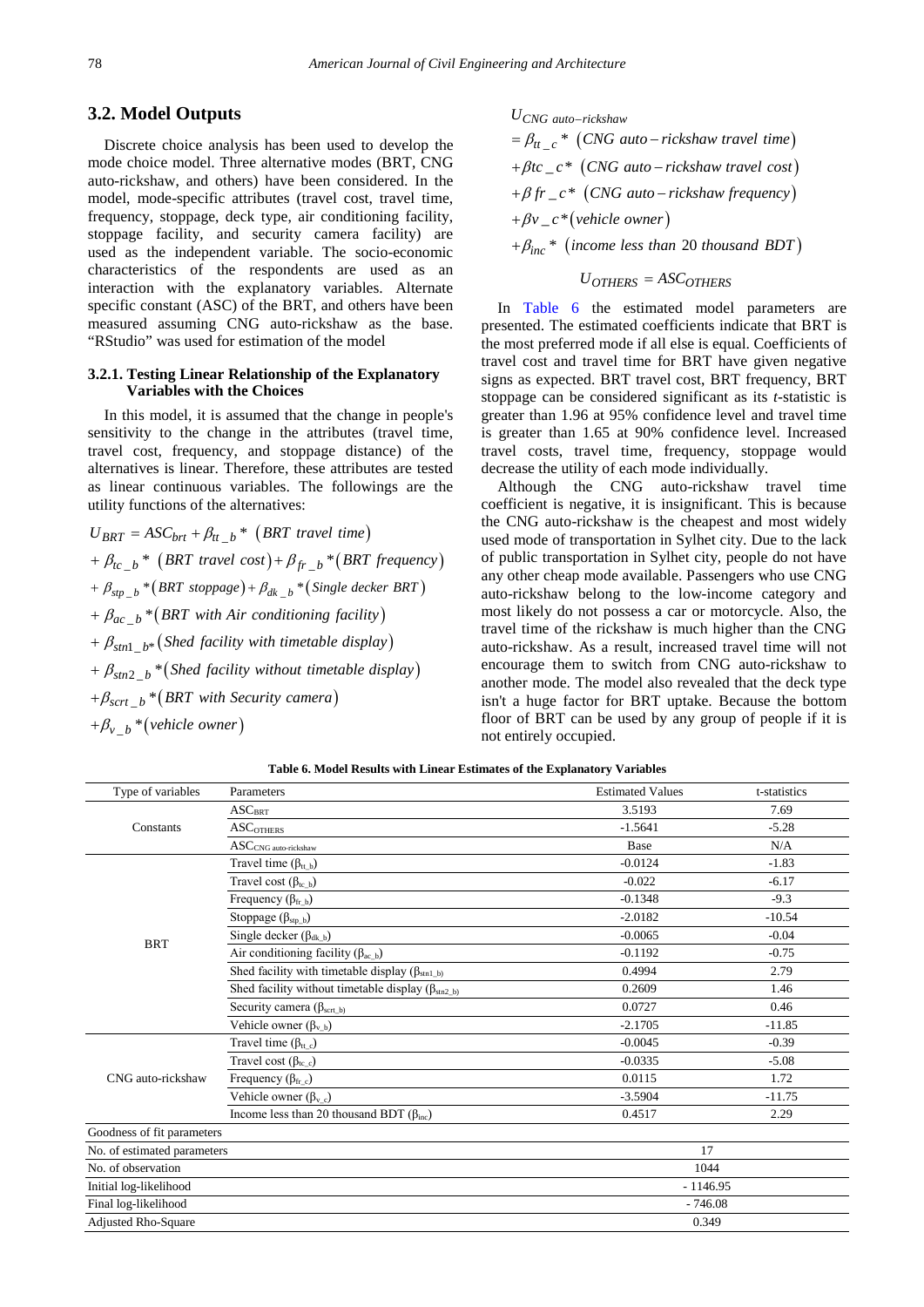The majority of the respondents were unlikely to be interested in an air conditioning system. This could be because of the shorter travel distance as the city is small and has relatively less congestion in the road network. The shed facility with the timetable display had caught people's interest. This is because passengers will know when the next BRT will arrive and how much time they will have to wait. People who own a car or a motorcycle were less likely interested in BRT or CNG auto-rickshaw. This is due to people's preference for private transportation over public transportation. However, Compared to CNG auto-rickshaws, vehicle owners would be 140 percent more favorably sensitive to BRT.

#### **3.2.2. Testing Nonlinear Relationship of the Explanatory Variables with the Choices**

In this model, it is assumed that the change in people's sensitivity to the change in the attributes (travel time, travel cost, frequency, and stoppage distance) of the alternatives is nonlinear. Therefore, these attributes are used as categorical variables to estimate people's sensitivity to different levels of attributes.

After developing both models, the Likelihood Ratio test was performed to examine the goodness of fit of the second model, and the Chi-square value for the 99.99

percent confidence interval rejects the null hypothesis of the linear sensitivity MNL model. As a result, it can be stated that the model developed utilizing categorical variables is the best-fitted model. [Table 7](#page-5-0) indicates that a 30% increase in travel costs is found to decrease the utility of BRT, and a 30% decrease in travel costs is found to increase the utility. However, the sensitivity of a 30% increase in travel cost is twice as negative as the sensitivity of a 30% decrease in travel cost. This indicates that people are more sensitive to increasing travel costs than decreasing.

It is also seen that passenger's sensitivity towards BRT declines linearly for 10 and 15-minute frequency, but it declines exponentially for 20-minute frequency. When the frequency period is doubled, the sensitivity is reduced by four times. The 20-minute interval BRT frequency is the least appealing to passengers, whereas the 5-minute interval is the most acceptable. Passengers are least interested in the 1.5-kilometer interval stoppage. 0.5 kilometer interval stoppage is found most attractive. The drop of utility for increasing the stoppage distance from 1 km to 1.5km is twice the drop of utility due to an increase in the stoppage distance from 0.5 km to 1 km. Therefore, the change in the utility with the change in the stoppage distance is nonlinear.

<span id="page-5-0"></span>

| Type of variables           | Parameter's coefficient                                                                                   | <b>Estimated Values</b> | t-statistics |
|-----------------------------|-----------------------------------------------------------------------------------------------------------|-------------------------|--------------|
| Constants                   | ASC <sub>BRT</sub>                                                                                        | 1.5784                  | 3.02         |
|                             | <b>ASCOTHERS</b>                                                                                          | $-1.4914$               | $-3.3$       |
|                             | $\operatorname{ASC}_{\text{CNG auto-rickshaw}}$                                                           | Base                    | N/A          |
|                             | Travel time decreased 20% & more( $\beta_{tt-20 b}$ ) (Base: 0)                                           | 0.5408                  | 2.84         |
|                             | Travel time 10% decrease $(\beta_{tt-10 b})$ (Base: 0)                                                    | 0.2774                  | 1.27         |
|                             | Travel cost 30% increase ( $\beta$ <sub>tc30 b</sub> ) (Base: 0)                                          | $-1.2252$               | $-4.9$       |
|                             | Travel cost 15% increase ( $\beta_{\text{tcl5 b}}$ ) (Base: 0)                                            | $-0.0846$               | $-0.35$      |
|                             | Travel cost 15% decrease $(\beta_{\text{tc15\_b}})$ (Base: 0)                                             | 0.2844                  | 1.22         |
|                             | Travel cost 30% decrease ( $\beta_{tc-30 b}$ ) (Base: 0)                                                  | 0.5538                  | 2.48         |
|                             | Frequency 10 minutes ( $\beta$ <sub>fr10 b</sub> ) (Base: 5 minutes)                                      | $-0.5894$               | $-2.6$       |
|                             | Frequency 15 minutes ( $\beta$ <sub>fr15 b</sub> ) (Base: 5 minutes)                                      | $-1.0328$               | $-4.62$      |
| <b>BRT</b>                  | Frequency 20 minutes ( $\beta$ <sub>fr20 b</sub> ) (Base: 5 minutes)                                      | $-2.1495$               | $-8.78$      |
|                             | Stoppage 1 km $(\beta_{\text{spl b}})$ (Base: 0.5km)                                                      | $-0.5472$               | $-3.05$      |
|                             | Stoppage 1.5 km $(\beta_{\text{stpl.5 b}})$ (Base: 0.5 km)                                                | $-2.0401$               | $-10.44$     |
|                             | Single decker $(\beta_{dk} b)$ (Base: double decker)                                                      | 0.0982                  | 0.61         |
|                             | Air conditioning facility ( $\beta_{ac}$ b) (Base: No A.C facility)                                       | $-0.1282$               | $-0.80$      |
|                             | Shed facility with timetable display ( $\beta_{\text{sn1 b}}$ ) (Base: no shed & no timetable display)    | 0.4272                  | 2.37         |
|                             | Shed facility without timetable display ( $\beta_{\text{sn2-b}}$ ) (Base: no shed & no timetable display) | 0.2295                  | 1.22         |
|                             | Security camera ( $\beta_{\text{scrt\_b}}$ ) (Base: No security camera)                                   | 0.0814                  | 0.51         |
|                             | Vehicle owner ( $\beta_{v}$ <sub>b</sub> ) (Base: No vehicle owner)                                       | $-2.2148$               | $-11.62$     |
|                             | Travel time increased 10% & more ( $\beta$ <sub>tt10 c</sub> ) (Base: 0)                                  | $-0.0725$               | $-0.33$      |
|                             | Travel cost 20% increase ( $\beta_{tc20}$ ) (Base: 0)                                                     | $-0.3472$               | $-1.18$      |
|                             | Travel cost 30% increase ( $\beta_{tc30}$ ) (Base: 0)                                                     | $-1.0322$               | $-3.16$      |
|                             | Travel cost 40% increase ( $\beta_{tc40}$ ) (Base: 0)                                                     | $-1.3693$               | $-4.10$      |
| CNG auto-rickshaw           | Frequency 20% decrease ( $\beta$ <sub>fr-20 c</sub> ) (Base: 0)                                           | $-0.4288$               | $-1.40$      |
|                             | Frequency decreased 30% & more ( $\beta_{\text{fr-30 c}}$ ) (Base: 0)                                     | $-0.4428$               | $-1.73$      |
|                             | Vehicle owner ( $\beta_{v}$ c) (Base: No vehicle owner)                                                   | $-3.6285$               | $-10.70$     |
|                             | Income less than 20 thousand BDT $(\beta_{inc})$ (Base: More than 20 thousand BDT income)                 | 0.4022                  | 1.88         |
| Goodness of fit parameters  |                                                                                                           |                         |              |
| No. of estimated parameters |                                                                                                           | 27                      |              |
| No. of observation          |                                                                                                           | 1044                    |              |
| Initial log-likelihood      |                                                                                                           | $-1146.95$              |              |
| Final log-likelihood        |                                                                                                           | $-730.09$               |              |
| <b>Adjusted Rho-Square</b>  |                                                                                                           | 0.363                   |              |
| Likelihood ratio test       |                                                                                                           | 32                      |              |
| Chi-square stat (10, 0.001) |                                                                                                           | 29.58                   |              |
|                             |                                                                                                           |                         |              |

**Table 7. Model Results with Nonlinear Estimates of the Explanatory Variables**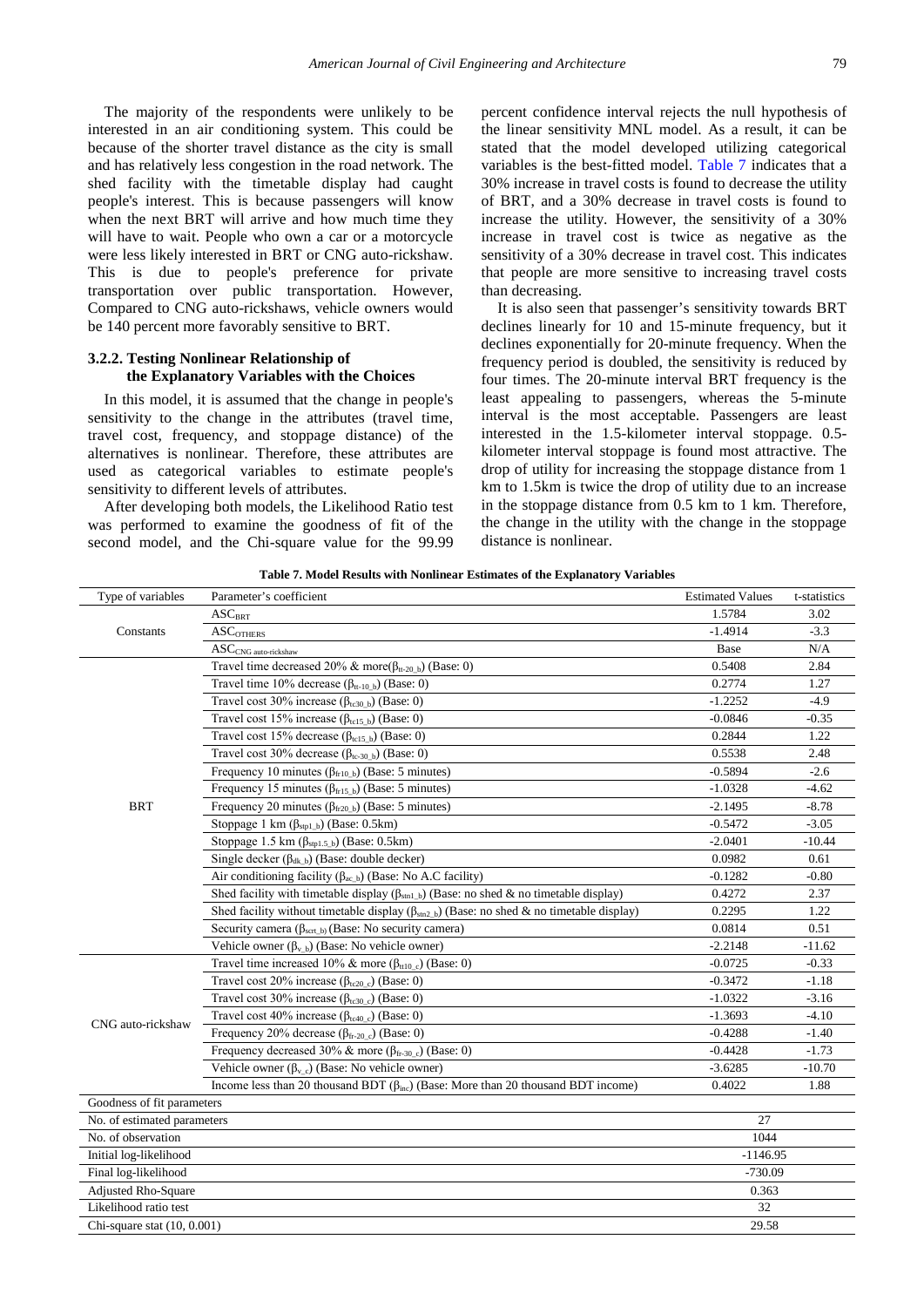#### **3.2.3. Testing Sensitivity Differences of Different Demographic Groups to the Choice Attributes**

This model has been estimated to investigate the sensitivity differences of different demographic groups to different levels of attributes. Therefore, the explanatory variables are interacted with the socioeconomic dummy. Estimated model outputs are presented in [Table 8.](#page-6-0)

According to the model results [\(Table 8\)](#page-6-0), Passengers without a personal vehicle are strongly opposed to a 30% increase in price over the existing CNG auto-rickshaw fare. Passengers who own a personal vehicle, on the other hand, have half the negative sensitivity to a 30% increase in price than individuals who don't own a personal vehicle. This could be because people having personal vehicles

have a decent source of income that allows them to afford a 30% price increase. A statistically significant difference was not found in this comparison.

Both male and female genders are pretty much equally sensitive to BRT frequency. The difference in sensitivity towards stoppage for both male and female is also negligible. Hence, it can be stated that male and female attitudes toward stoppage and frequency are nearly the same.

It has also been explored that after the deployment of BRT if the fare for CNG auto-rickshaws increases from 30% to 40%, high-income individuals (income more than 20,000BDT) are more likely to switch from CNG autorickshaws to other modes than low-income people.

**Table 8. Model Results that Captured Sensitivities of Different Demographic Groups**

<span id="page-6-0"></span>

| Type of variables           | Parameter's coefficient                                                               | <b>Estimated Values</b> | t-statistics |
|-----------------------------|---------------------------------------------------------------------------------------|-------------------------|--------------|
| Constants                   | ASC <sub>BRT</sub>                                                                    | 1.9194                  | 3.09         |
|                             | $\rm{ASC}_{\rm{OTHERS}}$                                                              | $-1.4293$               | $-1.68$      |
|                             | $\operatorname{ASC}_{\text{CNG auto-rickshaw}}$                                       | Base                    | N/A          |
|                             | Travel time decreased 20% & more( $\beta_{tt-20 b}$ )                                 | 0.5712                  | 2.81         |
|                             | Travel time 10% decrease ( $\beta$ <sub>tt-10 b</sub> )                               | 0.2743                  | 1.23         |
|                             | Travel cost 30% increase, personal vehicle ( $\beta_{tc30 b}$ )                       | $-0.7247$               | -1.67        |
|                             | Travel cost 30% increase, No personal vehicle ( $\beta_{\text{tc30 b}}$ )             | $-1.6174$               | $-4.11$      |
|                             | Travel cost 15% increase, personal vehicle ( $\beta_{\text{tcl}}$ b)                  | $-0.4259$               | $-1.05$      |
|                             | Travel cost 15% increase, No personal vehicle ( $\beta_{\text{tcl}}$ b)               | $-0.2609$               | $-0.54$      |
|                             | Travel cost 15% decrease, personal vehicle ( $\beta_{tc-15}$ )                        | 0.4863                  | 1.22         |
|                             | Travel cost 15% decrease, No personal vehicle ( $\beta_{tc-15 b}$ )                   | 0.1029                  | 0.28         |
|                             | Travel cost 30% decrease, personal vehicle $(\beta_{tc-30_b})$                        | 0.8265                  | 2.12         |
|                             | Travel cost 30% decrease, No personal vehicle $(\beta_{tc-30_b})$                     | 0.319                   | 0.79         |
|                             | Frequency 10 minutes, male $(\beta_{\text{fr10m\_b}})$                                | $-0.345$                | $-1.11$      |
|                             | Frequency 10 minutes, female ( $\beta$ <sub>fr10f_b</sub> )                           | $-1.1017$               | $-2.3$       |
| <b>BRT</b>                  | Frequency 15 minutes, male ( $\beta_{\text{fr15m}}$ b)                                | $-1.0204$               | $-3.24$      |
|                             | Frequency 15 minutes, female ( $\beta_{\text{fr15f\_b}}$ )                            | $-0.9843$               | $-1.78$      |
|                             | Frequency 20 minutes, male $(\beta_{\text{fr20m\_b}})$                                | $-2.186$                | $-5.97$      |
|                             | Frequency 20 minutes, female ( $\beta$ <sub>fr20f_b</sub> )                           | $-2.2108$               | $-3.98$      |
|                             | Stoppage 1 km, male $(\beta_{\text{stp1m b}})$                                        | $-0.6044$               | $-2.49$      |
|                             | Stoppage 1 km, female $(\beta_{\text{stp1f\_b}})$                                     | $-0.4997$               | $-1.51$      |
|                             | Stoppage 1.5 km, male $(\beta_{\text{stp1.5m\_b}})$                                   | $-2.0669$               | $-7.67$      |
|                             | Stoppage 1.5 km, female ( $\beta_{\text{stp1.5f b}}$ )                                | $-2.1222$               | $-5.96$      |
|                             | Single decker $(\beta_{dk, b})$                                                       | 0.0789                  | 0.49         |
|                             | Air conditioning facility ( $\beta_{ac_b}$ )                                          | $-0.1398$               | $-0.85$      |
|                             | Shed facility with timetable display $(\beta_{\text{stnl_b}})$                        | 0.4634                  | 2.44         |
|                             | Shed facility without timetable display $(\beta_{\text{sta2-b}})$                     | 0.2826                  | 1.42         |
|                             | Security camera $(\beta_{\text{scrt_b}})$                                             | 0.0832                  | 0.51         |
|                             | Vehicle owner $(\beta_{v,b})$                                                         | -2.7864                 | $-7.01$      |
|                             | Travel time increased 10% & more ( $\beta$ <sub>tt10 c</sub> )                        | $-0.0717$               | $-0.3$       |
|                             | Travel cost 20% increase, income less than 20thousand BDT ( $\beta_{tc20c}$ )         | $-0.6835$               | $-1.36$      |
|                             | Travel cost 30% increase, income less than 20thousand BDT ( $\beta_{\text{tc30 c}}$ ) | $-1.1385$               | $-1.95$      |
|                             | Travel cost 40% increase, income less than 20thousand BDT ( $\beta_{\text{tc40 c}}$ ) | $-1.3802$               | $-2.34$      |
|                             | Travel cost 20% increase, income more than 20thousand BDT ( $\beta_{tc20c}$ )         | $-0.0739$               | $-0.12$      |
| CNG auto-rickshaw           | Travel cost 30% increase, income more than 20thousand BDT ( $\beta_{tc30c}$ )         | $-1.0144$               | $-1.69$      |
|                             | Travel cost 40% increase, income more than 20thousand BDT ( $\beta_{\text{t}c40 c}$ ) | $-1.5221$               | $-1.9$       |
|                             | Frequency 20% decrease $(\beta_{\text{fr-20_c}})$                                     | -0.4391                 | $-1.09$      |
|                             | Frequency decreased 30% & more ( $\beta_{\text{fr-30 c}}$ )                           | $-0.4333$               | $-1.36$      |
|                             | Vehicle owner $(\beta_{v_c})$                                                         | $-3.6485$               | $-8.2$       |
|                             | Income less than 20 thousand BDT $(\beta_{inc})$                                      | 0.5873                  | 1.35         |
| Goodness of fit parameters  |                                                                                       |                         |              |
| No. of estimated parameters |                                                                                       | 39                      |              |
| No. of observation          |                                                                                       | 1044                    |              |
| Initial loglikelihood       |                                                                                       | $-1146.95$              |              |
| Final log-likelihood        |                                                                                       | $-724.35$               |              |
| Adjusted Rho-Square         |                                                                                       | 0.368                   |              |